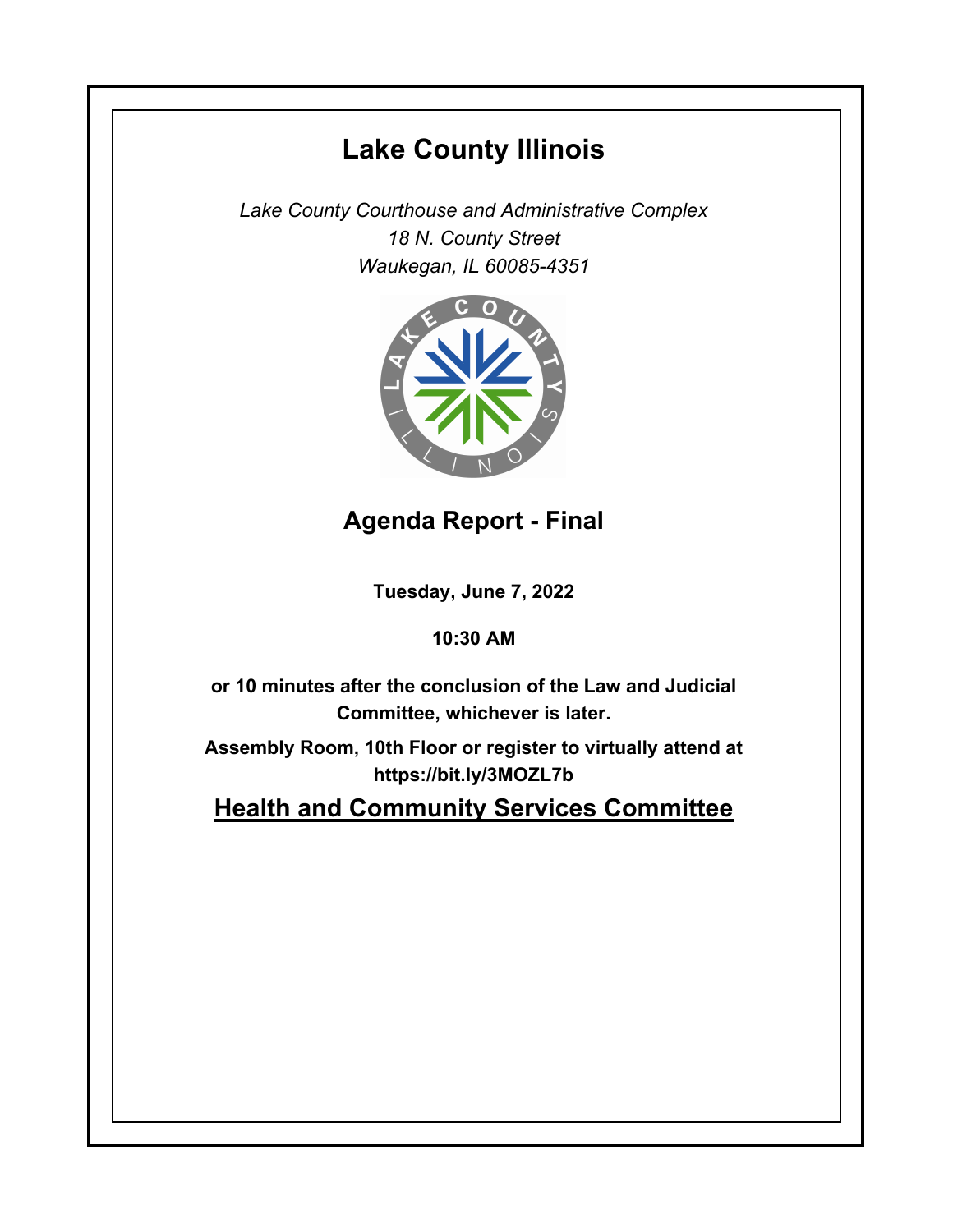**PUBLIC ATTENDANCE: The public can attend Lake County Committee and Board meetings (two options):** 

**(1) In-person attendance is on the 10th Floor of the County Administrative Tower (9th Floor, if necessary), 18 N. County Street, Waukegan, Illinois.**

**(2) Remote / virtual attendance through registration at: https://bit.ly/3MOZL7b**

**RECORDING: Meetings, to include Public Comment, will be recorded.**

**PUBLIC COMMENT: The public will be afforded time to comment on matters related to the business of the County Board. A total of 30 minutes will be permitted for Public Comment and no more than three minutes per comment. In general, Public Comment on items not on the agenda will be presented near the beginning of the meeting. Public Comment on agenda items may be presented during consideration of that item. Individuals attending in-person or remotely may present their Public Comment during the meeting. Individuals not in attendance may provide written Public Comment that must be received by 3:00 p.m. the day prior to the meeting (emailed to PublicComment@Lakecountyil.gov or delivered to the County Board Office 18 N. County Street, Waukegan, Illinois (10th floor)).** 

**Public Comment will proceed in the following order: (1) Public Comment by individuals in attendance on the 10th Floor, (2) Public Comment by individuals who registered via the link on the front page of the agenda and are attending remotely / virtually, and then (3) written comments.** 

**Individuals providing Public Comment will provide the following information:**

- **\* Meeting: HCS Committee (Subject line for written Public Comment)**
- **\* Name (REQUIRED)**
- **\* Topic or Agenda Item # (REQUIRED)**
- **\* Street Address, City, State (Optional)**
- **\* Phone Number (Optional)**
- **\* Organization/Agency/etc. Represented (If representing yourself, put "Self")**

**\* \* \*To view County Board Rules, click here: https://bit.ly/3idRdrV \* \* \***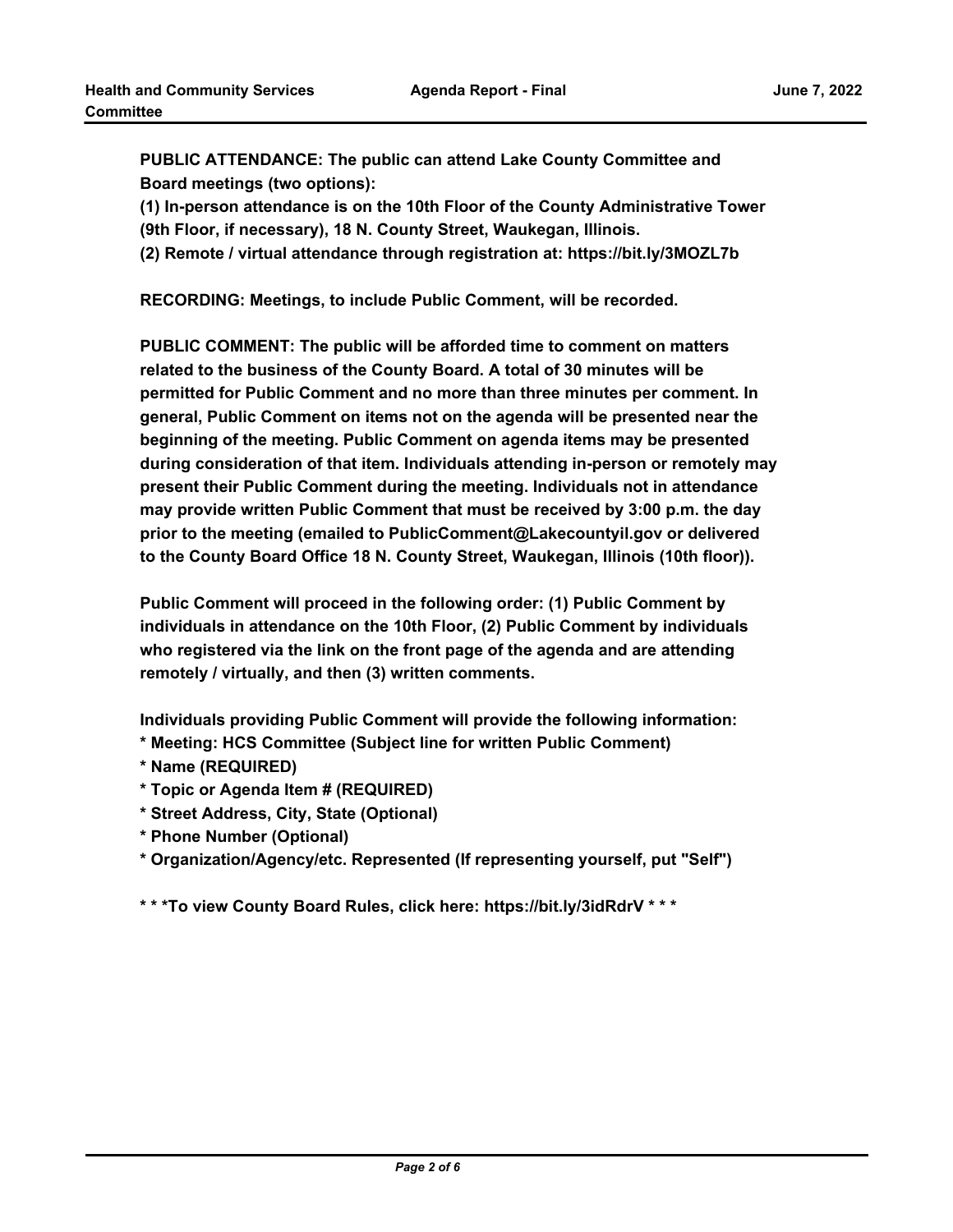- **1. Call to Order**
- **2. Pledge of Allegiance**
- **3. Roll Call of Members**
- **4. Addenda to the Agenda**
- **5. Public Comment (Items not on the agenda)**
- **6. Chair's Remarks**
- **7. Unfinished Business**
- **8. New Business**

**CONSENT AGENDA (Items 8.1 - 8.2)**

#### **\*APPROVAL OF MINUTES\***

**8.1 [22-0794](http://lakecounty.legistar.com/gateway.aspx?m=l&id=/matter.aspx?key=26580)** Minutes from March 29, 2022.

*Attachments:* [HCS 3.29.22 Final Minutes](http://lakecounty.legistar.com/gateway.aspx?M=F&ID=bfc45599-39fa-495f-b51c-722c7cc6dcb9.pdf)

**8.2 [22-0795](http://lakecounty.legistar.com/gateway.aspx?m=l&id=/matter.aspx?key=26581)**

Minutes from May 3, 2022.

*Attachments:* [HCS 5.3.22 Final Minutes](http://lakecounty.legistar.com/gateway.aspx?M=F&ID=4fc58fe3-a5d3-4173-aa39-b70d2685340b.pdf)

#### **REGULAR AGENDA**

#### **\*WORKFORCE DEVELOPMENT\***

**8.3 [22-0829](http://lakecounty.legistar.com/gateway.aspx?m=l&id=/matter.aspx?key=26614)**

Workforce Development Annual Update.

#### **8.4 [22-0763](http://lakecounty.legistar.com/gateway.aspx?m=l&id=/matter.aspx?key=26549)**

Joint resolution to approve a Memorandum of Understanding between Lake County Workforce Development Board, Lake County, and the One-Stop Operator Consortium in the amount of \$46,455.25.

- · Since 2000, The Job Center of Lake County has been operated under a partner consortium including the Illinois Department of Employment Security, the College of Lake County, and the Lake County Workforce Development Department.
- · Federal legislation went into effect in 2015 that requires these services to be procured by the Workforce Development Board through a competitive selection process.
- · The County met its obligation through the initial award of the One Stop Operator to the Workforce Development Partner Consortium at the County Board meeting on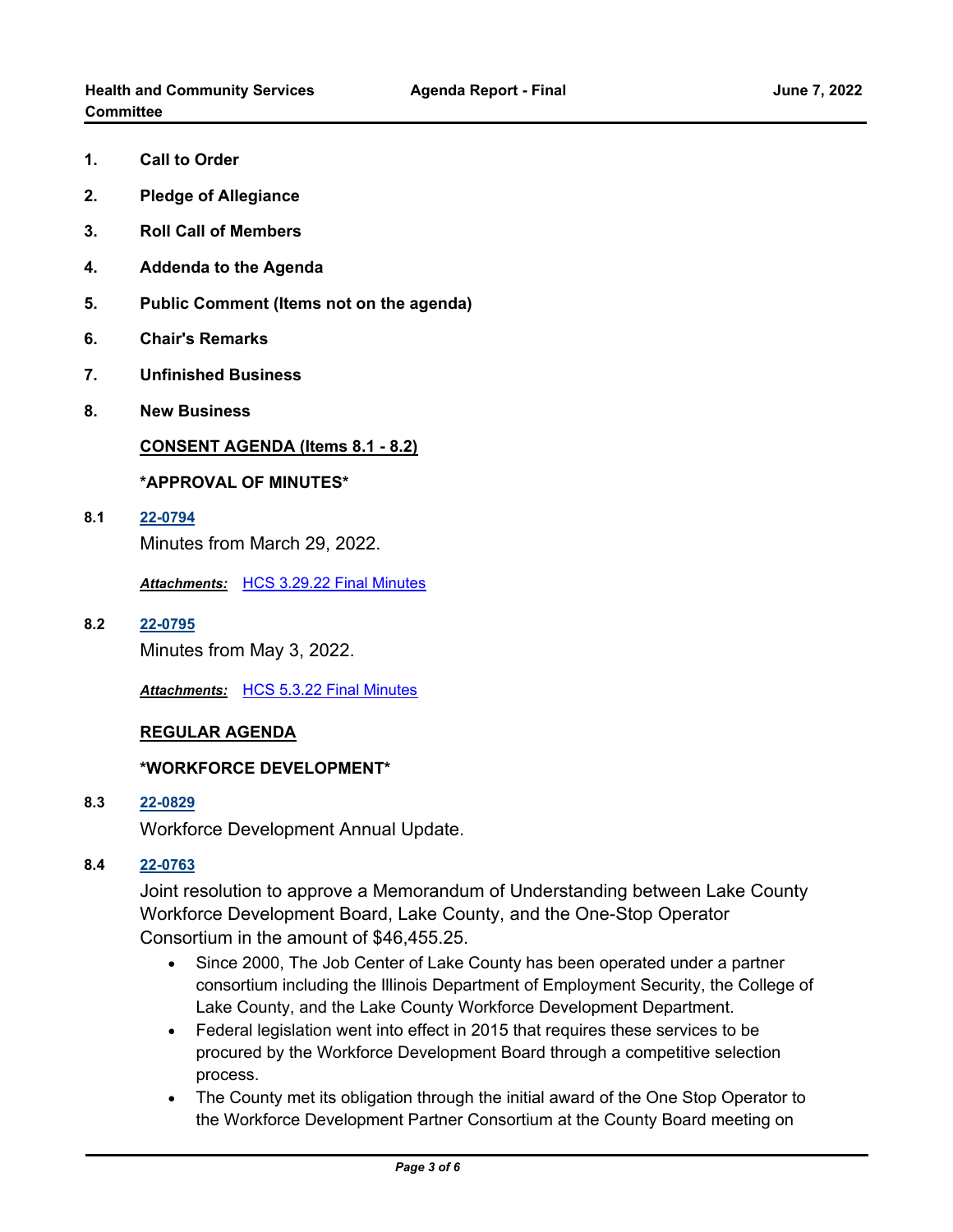June 13, 2017.

- · A Request for Proposal was issued by the Purchasing Division, extended to 41 vendors, and one sealed proposal was received from the partner consortium, which includes the Illinois Department of Employment Security, the College of Lake County, and the Lake County Workforce Development Department that has operated the Job Center of Lake County since 2000.
- · The review committee determined that the proposal submitted by the Workforce Development Partner Consortium satisfied the requirements set forth in the RFP.
- · It is recommended that the consortium of the Illinois Department of Employment Security, the College of Lake County, and the Lake County Workforce Development Department be approved to continue to provide these services in the amount of \$46,455.25.

#### [220412 One Stop Operator Draft AGREEMENT .pdf](http://lakecounty.legistar.com/gateway.aspx?M=F&ID=d4872bfd-bad0-4c66-8fce-1e7ffba51da0.pdf) *Attachments:*

[MAY 2022 LCWDB Meeting Agenda \(1\).pdf](http://lakecounty.legistar.com/gateway.aspx?M=F&ID=6622b34c-f2e7-4182-b2ad-a19f8c1d80f8.pdf)

[\(Attachment B\) OSO RFP \(1\).pdf](http://lakecounty.legistar.com/gateway.aspx?M=F&ID=985f6b37-7409-45f6-b4c0-b9df26dc5d63.pdf)

[Vendor Disclosure.pdf](http://lakecounty.legistar.com/gateway.aspx?M=F&ID=14135314-baa1-49d2-a404-5eea9403a117.pdf)

#### **8.5 [22-0791](http://lakecounty.legistar.com/gateway.aspx?m=l&id=/matter.aspx?key=26577)**

Joint resolution authorizing the Workforce Development Department to enter into Summer Youth Worksite Agreements with public, private, or nonprofit organizations to host youth onsite as part of the Lake County Summer Youth Work Experience Program.

- · The Workforce Development Department administers the Lake County Summer Youth Work Experience Program. The Summer Youth Program provides eligible youth a meaningful work experience.
- · Onsite, subsidized work experiences will be at public, governmental, private, and nonprofit organizations. Youth will be scheduled to work up to 25 hours weekly for six weeks. Youth ages 14-17 will earn an hourly wage of \$10.00 and youth 18 years and older will earn an hourly wage of \$12.00.
- · Workforce Development has identified 17 worksites that have the capacity to host 150 youth and will continue to identify additional worksites.
- · The Worksite Agreement outlines the responsibilities of the participating worksites and Lake County.
- · This joint resolution authorizes the County Board Chair or their designee to sign the agreements.

Attachments: [WDD SYEP Worksite Agreement 2022](http://lakecounty.legistar.com/gateway.aspx?M=F&ID=97e41162-73f6-4e9b-b4b7-7552ae60c02b.pdf)

[WDD SYEP Worksites 2022](http://lakecounty.legistar.com/gateway.aspx?M=F&ID=45ddabae-f981-4c41-ad30-a83ab328306a.pdf)

#### **8.6 [22-0830](http://lakecounty.legistar.com/gateway.aspx?m=l&id=/matter.aspx?key=26615)**

Joint resolution approving the modifications to the Workforce Development Workforce Innovation and Opportunity Act (WIOA) Four-Year Regional and Local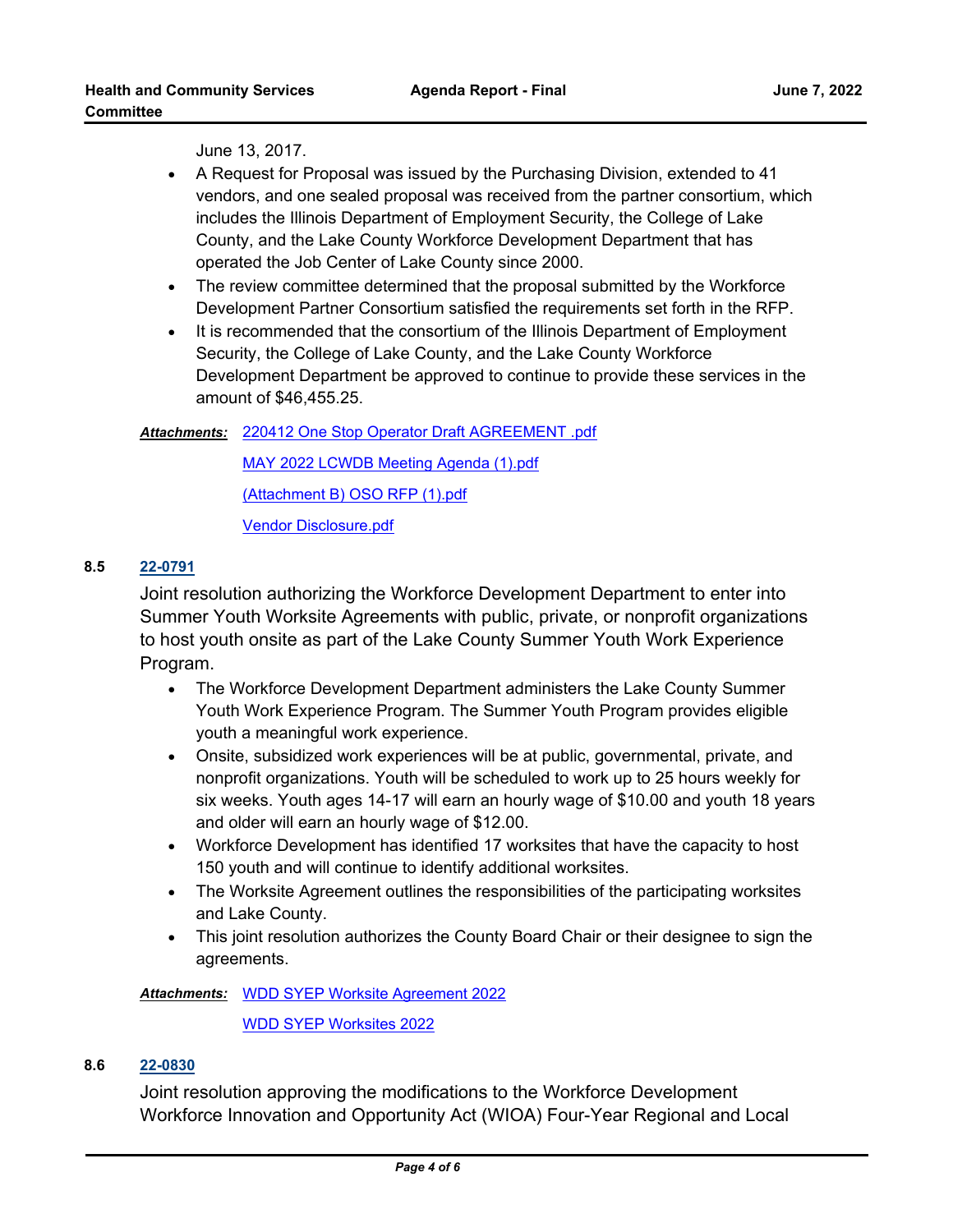Plans and the Memorandum of Understanding (MOU) with the Job Center of Lake County, and authorizing execution of all necessary correspondence to submit these plans to the Illinois Department of Commerce and Economic Opportunity (DCEO).

- · The Lake County Workforce Development Board is responsible for the development and submission of plan documents as a necessary component to receive U.S. Department of Labor Workforce Innovation and Opportunity Act (WIOA) funding, passed-through the Illinois DCEO.
- · The Northeast Economic Development Region Four-Year WIOA Plan was collectively modified by the seven workforce boards serving the ten counties of Cook, DeKalb, DuPage, Grundy, Kane, Kankakee, Kendall, Lake, McHenry, and Will. The Plan modifications provides innovative regional solutions to meet the needs of the key industry sectors of healthcare, manufacturing, transportation and warehousing and IT and integrating DEI strategies.
- · The Lake County Workforce Development Board Four-Year WIOA Local Plan modification provides an overview of partner programs to ensure that job seekers, including youth and individuals with barriers to employment, have the skills to compete in the job market and that employers have a ready supply of skilled workers.
- · The modifications to Job Center of Lake County Memorandum of Understanding was successfully negotiated among all the federally funded programs authorized under WIOA, agreeing to collaborate and optimize the quality of services provided in the Job Center.
- · The Lake County Workforce Development Board approved the modifications to the WIOA Regional and Local Plans and the Job Center MOU at its May 26, 2022 meeting.

*Attachments:* [Local and Regional Plan Modifications - Lake County Board](http://lakecounty.legistar.com/gateway.aspx?M=F&ID=a762268c-3af6-428c-8e0a-ece347545988.pdf)

#### **\*HEALTH DEPARTMENT\***

#### **8.7 [22-0756](http://lakecounty.legistar.com/gateway.aspx?m=l&id=/matter.aspx?key=26543)**

Joint resolution accepting the Illinois Department of Human Services (IDHS) grant and authorizing an emergency appropriation in the amount of \$298,498 for the Sustainability grant.

- · The \$298,498 IDHS grant will fund retention bonuses, sign on bonuses, and cover costs of Behavioral Health services for unfunded or underfunded clients.
- · The \$298,498 in additional grant funding has not been previously appropriated because the grant resources were secured after the County's adoption of the Fiscal Year (FY) 2022 budget.
- · The grant award will be for the period July 1, 2021, through June 30, 2022.

*Attachments:* [BH 999 Sustainability](http://lakecounty.legistar.com/gateway.aspx?M=F&ID=09dc0aa8-73b3-4b89-a606-bd36ec62e344.pdf)

- **9. County Administrator's Report**
- **10. Executive Session**